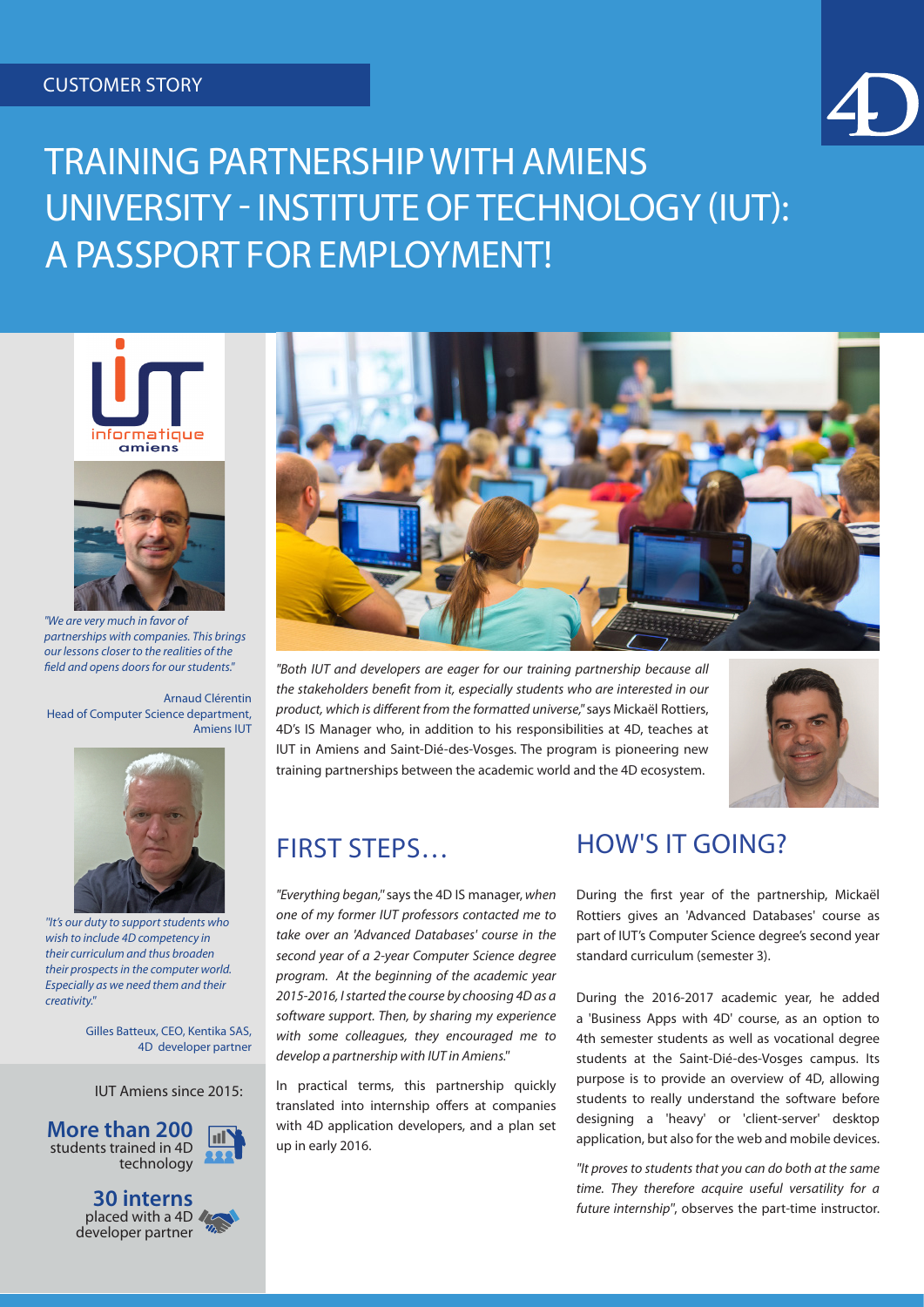*''For the 2016-2017 academic year,''* Arnaud Clérentin, Head of Computer Science department, Amiens IUT, said that *''about twenty 4D Partners in France and abroad are offering around thirty internships. It's a success for IUT because, paradoxically, despite the difficulty of computer technology companies to recruit, young people often struggle to find internships... And icing on the cake, in addition to the financial reward, several partners provide housing assistance!''*

At the beginning of the 2017-2018 academic year, a new 'module' completes the curriculum appealing to students in a 'special' year (graduates from another 2 year program wanting to acquire a degree in one year). *''This specific course will be more oriented towards 'heavy' desktop applications (concentrating on Windows), to align with the degree program, with a small focus on the web.''*

### WITH OTHER TECHNICAL INSTITUTES, UNIVERSITIES OR SCHOOLS…

This is the first step of the journey, of which Mickaël Rottiers is the 'guide'. 4D plans to go even further... with possible extensions in France and abroad.

*''Our approach,''* explains Véronique Croizer, in charge of education partnerships at 4D, *''takes place in several stages: building a relationship with a technical institute, university or school; integrate 4D technology into the curriculum; seek 4D developer partners to host student interns. Our goal is to train future professionals in 4D and thus, contribute to the development of the 4D ecosystem in an extended professional world.''* 



### EVERYONE'S A WINNER

#### **The students**

They receive training with a professional version of the 4D software and internships 'on a silver platter', followed sometimes by an offer of employment. *'' The internship gave me a lot of technical skills and knowledge of the 4D language, different from the formatted universe of PHP or SQL. It also allowed me learn about the corporate environment and teamwork,''* says Thomas Bévière, a Computer Science graduate at the Amiens IUT.

#### **The University**

The contribution of part-time instructors from the business world brings 'real world experienc' to the training delivered by the IUT. *''This partnership with a software publisher and application developers gives us total satisfaction in terms of teaching. And then, the training in 4D sets us apart compared to other IUTs: we bring students different skills that they can then argue with regard to a new employer,''* insists Arnaud Clérentin.

#### **4D developer partners**

Through training partnerships, developers are contributing to the emergence of a new generation of 4D developers. *''The skills acquired by students during their studies at IUT enable them to quickly enter the 4D environment. This does not prevent us from warning trainees of the pitfalls resulting from the ease of use of the software, such as automatically locking records which then makes them non-editable,''*  acknowledges Gilles Batteux, CEO of Kentika SAS, a development company specialized in the governance of information.

*''In general, we don't assign interns to work on core application development, but rather to specific projects like the one that Thomas Bévière worked on. In this case, the development of a CMIS (Content Management Interoperability Services) interface allowing documents to be stored in a document database and be retrieved according to the user's needs.''*

#### **The 4D SAS company**

*''When our developer customers can easily find future employees trained in 4D,"* says Mickaël Rottiers, *''they can develop new projects in our environment and they continue to be loyal to our community. The more students we train, the more young computer scientists are open to their future options and can advocate our software for application development. That's why we are contributing to spreading the 4D culture in the technology community, sharing our passion for this open, always innovative and multi-resource product.''*

#### **Thomas Bévière, 2nd year student (Computer Science degree), 2016-2017**

*An internship is mandatory at the end of the Computer Science degree program. At the outset, Thomas Bévière had no definite ideas about the field he wants to work in. ''But 4D having proposed about thirty internships among some twenty developer partners to Amiens IUT, my research has been made much easier. It's very fast. I am amazed at the speed with which I received a response. On Monday, I sent my resume. Tuesday night, I was accepted by Kentika, located in Lyon where I can, thankfully, find accommodation.*

*My mission is to develop a communication protocol between specific databases with 4D. Thanks to the teaching by Mickaël Rottiers, responsible for Customer Relationship Management Systems (CRMS) at 4D, I acquired a foundation at IUT. Not having all the skills and experience to create this protocol alone, two people – Gilles Batteux and Alexandre Bernard, developer – accompanied me and helped me overcome the blocking points that I encountered.*

*This internship went well, (March 27 to June 2, 2017), and Kentika, wanting to expand its team of developers, invited me to stay on with a permanent contract. I didn't accept because I want to prepare for engineering school competitions and also work towards a Master's degree in Computer Security. Nevertheless, I'll remain at Kentika until early August to finalize the project.*

*This internship has taught me a lot, not only technical skills and knowledge about the 4D language, but also about the corporate environment and teamwork. Financially, I received a small wage for the ten week internship and then a salary while staying on with a short-term contract. Which is nice for a student. Overall, I found this to be a great first professional experience."*